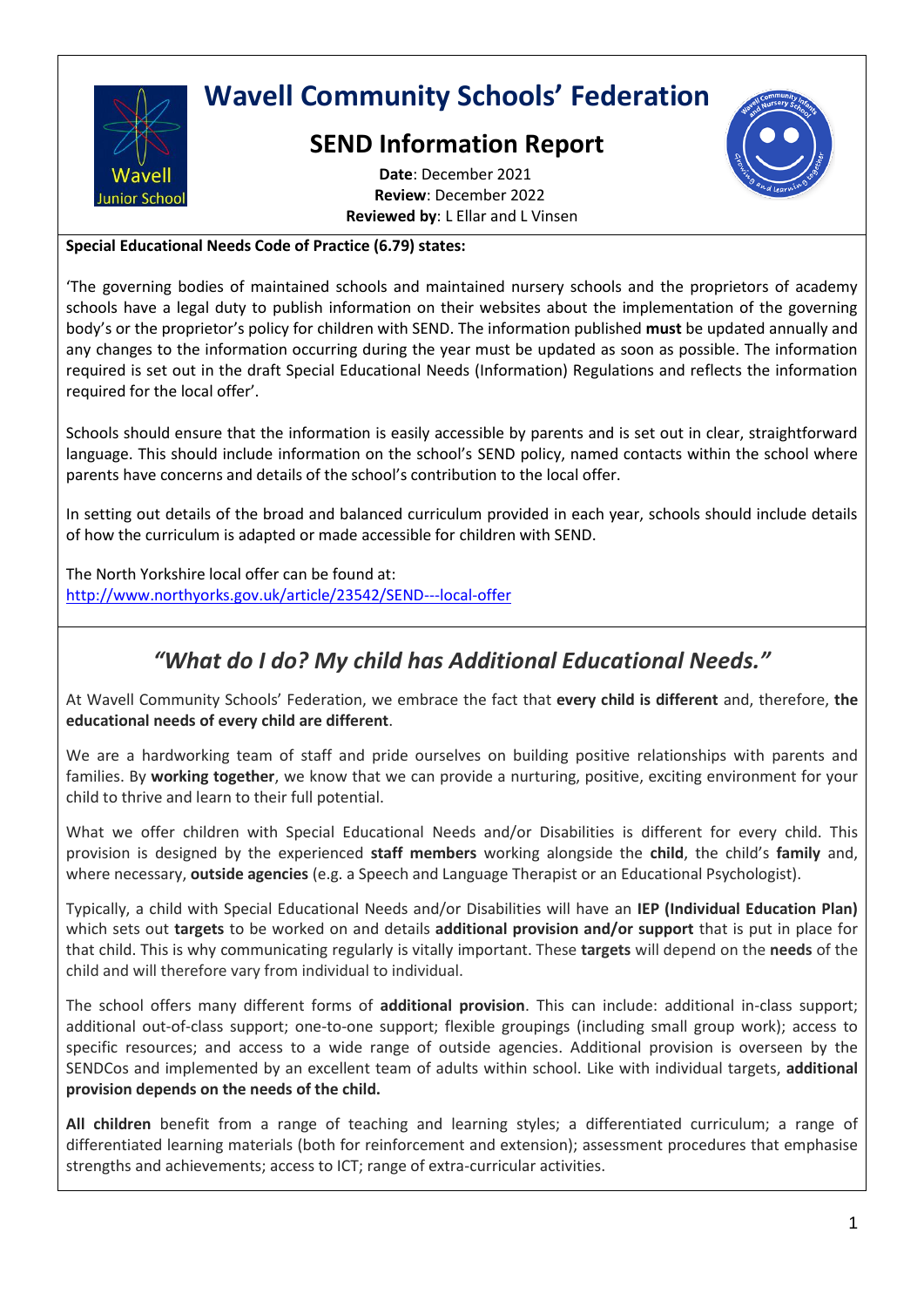| <b>Wavell Community Schools'</b>                                                                                                                                                                                                                                                     | <b>North Yorkshire Local Authority</b>                                                                                                                                                                                                   |
|--------------------------------------------------------------------------------------------------------------------------------------------------------------------------------------------------------------------------------------------------------------------------------------|------------------------------------------------------------------------------------------------------------------------------------------------------------------------------------------------------------------------------------------|
| <b>Federation provides:</b>                                                                                                                                                                                                                                                          | expectations:                                                                                                                                                                                                                            |
| 1 What kinds of Special Educational Needs and Disabilities are provided for in your school?                                                                                                                                                                                          |                                                                                                                                                                                                                                          |
| All children are welcomed to Wavell Community Schools'<br>Federation, regardless of need. The four broad areas of<br>inclusion are:                                                                                                                                                  | Children and young people (CYP) with a wide range of<br>SEND are welcomed into the school.                                                                                                                                               |
| <b>Cognition and Learning</b><br>$\bullet$<br>Communication and Interaction<br>Social, Emotional and Mental Health<br>٠                                                                                                                                                              | If a parent of a child with an EHCP requests a place at<br>the school, the CYP is welcomed and strategies<br>sought to meet needs.                                                                                                       |
| • Physical and Medical (including Vision and Hearing)                                                                                                                                                                                                                                |                                                                                                                                                                                                                                          |
| 2 What policy do you have for identifying children with SEND? How do you assess their needs? How do I                                                                                                                                                                                |                                                                                                                                                                                                                                          |
| contact the SENDCo?                                                                                                                                                                                                                                                                  |                                                                                                                                                                                                                                          |
| The Federation has an SEND Policy, outlining the<br>procedures for identification, assessment and provision<br>of children with potential SEND.                                                                                                                                      | The name and contact number of the SENDCos<br>should be readily available for parents.                                                                                                                                                   |
| When a particular need has been identified, this will be                                                                                                                                                                                                                             | Where the school feels that something additional or<br>different is needed to support your child because                                                                                                                                 |
| discussed with families and adults within school. A cycle<br>of Assess, Plan, Do and Review will be put in place and<br>monitored.                                                                                                                                                   | they have SEND they will discuss this carefully with<br>you.                                                                                                                                                                             |
| For children who require additional support, an                                                                                                                                                                                                                                      | This information may well be recorded in a document<br>for you and your child, known as an individual                                                                                                                                    |
| Individual Education Plan (IEP) will be written, outlining<br>targets to be implemented. This will be reviewed as<br>needed with the Class Teacher and SENDCos.                                                                                                                      | education plan. This should include:-<br>• Details of any strategies being used to support your<br>child in class;                                                                                                                       |
| For any child who requires higher levels of support, a<br>referral may be made to outside agencies and/or referral<br>for an Educational Health and Care Plan.                                                                                                                       | • Details of any extra support or interventions for<br>your child<br>. Your child's learning targets and their long term<br>desired outcomes                                                                                             |
| The SENDCo at Wavell Junior School is Miss L Vinsen. The<br>SENDCo at Wavell Infant and Nursery School is Mrs L                                                                                                                                                                      | . The next date when your child's progress will be<br>reviewed.                                                                                                                                                                          |
| Ellar. They can be contacted through school by                                                                                                                                                                                                                                       | Most children will benefit from SEND support, but                                                                                                                                                                                        |
| telephoning the school on 01748 832298 or e-mailing<br>admin@wavellschools.co.uk                                                                                                                                                                                                     | some children who need high levels of support, or<br>who have complex needs will need to be referred for<br>an Education, Health and Care Plan.                                                                                          |
| 3 What arrangements do you have for consulting with parents of children with SEND and involving them in                                                                                                                                                                              |                                                                                                                                                                                                                                          |
| their child's education?                                                                                                                                                                                                                                                             |                                                                                                                                                                                                                                          |
| At Wavell Community Schools' Federation, we operate an<br>open door policy and parents are always welcome<br>arrange a meeting to speak to the class teacher,<br>SENDCos. or Executive Headteacher about their child. A<br>meeting will be scheduled to happen as early as possible. | Schools communicate regularly with parents, usually<br>once a term, to discuss how well their child is doing.<br>They listen to what parents have to say and respond<br>to it.                                                           |
| Class teachers meet and speak to parents with children<br>with SEND regularly to discuss their child's progress<br>towards their targets.                                                                                                                                            | For children with SEND it is often desirable that there<br>is more frequent communication as it is vital that<br>parents and school work together closely.                                                                               |
| Some children have more bespoke arrangements for<br>consulting with parents. For example, a home-school<br>book, regular emails etc. (depending on need).                                                                                                                            | Your knowledge and understanding of your child's<br>needs is essential to support the school in making the<br>best provision for them. This should also take account<br>of your and your child's hopes, personal goals and<br>interests. |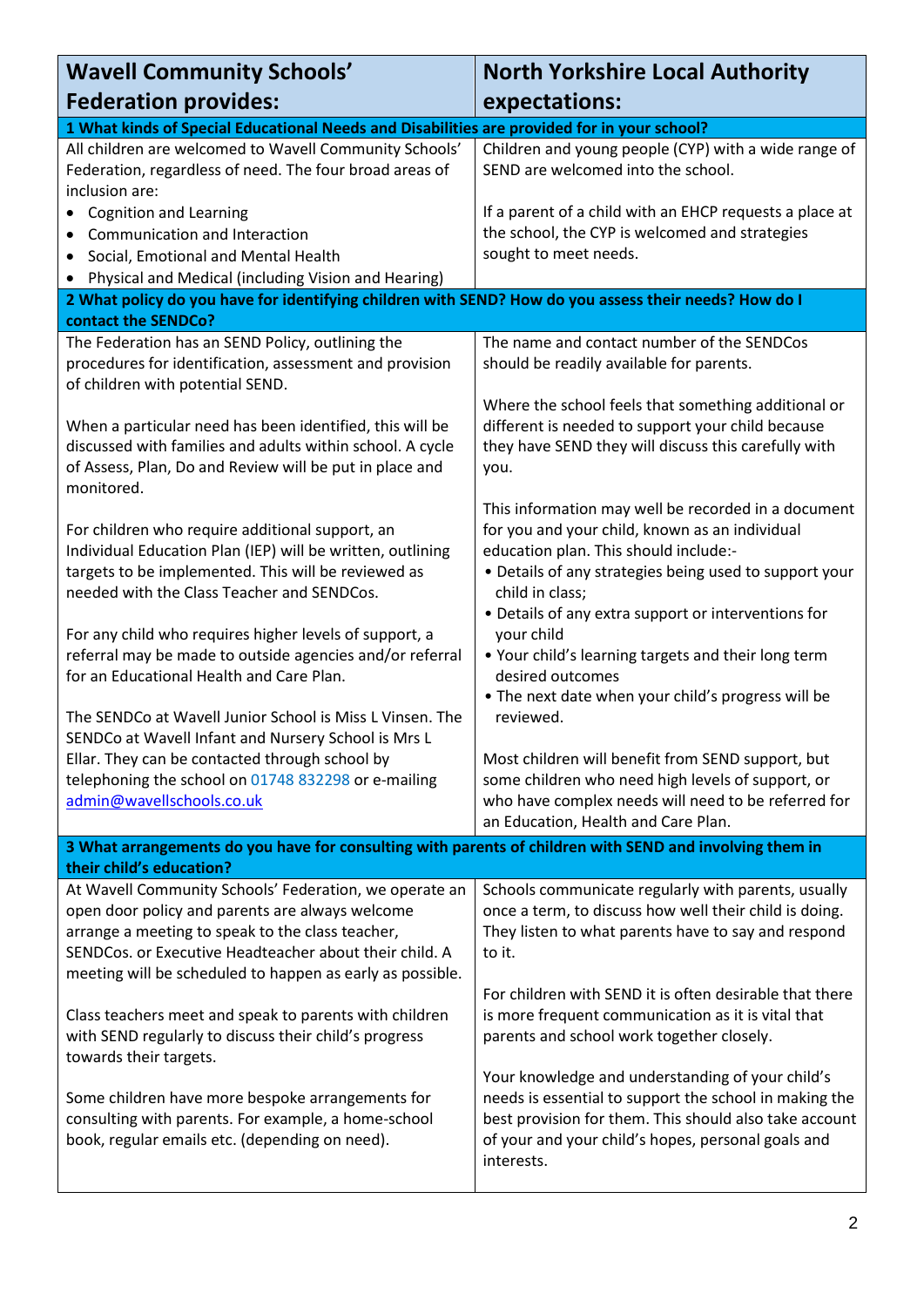|                                                                                                                                                                                                                                                                                                                                                                                                              | This will allow the school to regularly explain to you<br>where your child is in their learning, and to work with<br>you to ensure the most appropriate targets are set to<br>ensure progress.<br>On-going communication with school may include:<br>• Regular contact through a home-school book or by<br>e-mail to keep you informed of things that are going<br>well or particular successes<br>• More regular meetings to update you on your<br>child's progress and whether the support is working<br>• Clear information about the impact of any<br>interventions |
|--------------------------------------------------------------------------------------------------------------------------------------------------------------------------------------------------------------------------------------------------------------------------------------------------------------------------------------------------------------------------------------------------------------|-------------------------------------------------------------------------------------------------------------------------------------------------------------------------------------------------------------------------------------------------------------------------------------------------------------------------------------------------------------------------------------------------------------------------------------------------------------------------------------------------------------------------------------------------------------------------|
|                                                                                                                                                                                                                                                                                                                                                                                                              | • Guidance for you to support your child's learning at<br>home.                                                                                                                                                                                                                                                                                                                                                                                                                                                                                                         |
| 4. What arrangements do you have in place in your school to consult with young people with SEND and how do<br>you involve them in their education?                                                                                                                                                                                                                                                           |                                                                                                                                                                                                                                                                                                                                                                                                                                                                                                                                                                         |
| Any child who has an IEP discusses their targets with<br>their class teacher. During this time, their views are<br>discussed and noted down.<br>Before any referral to external agencies, the child's views<br>and aspirations are sought and relayed.                                                                                                                                                       | It is vital that the views and aspirations of children<br>and young people with SEND are listened to and they<br>are supported to achieve their aspirations as far as<br>possible.<br>Your school will be able to describe how this is                                                                                                                                                                                                                                                                                                                                  |
|                                                                                                                                                                                                                                                                                                                                                                                                              | undertaken and the frequency with which the child is<br>consulted.                                                                                                                                                                                                                                                                                                                                                                                                                                                                                                      |
| 5. What arrangements are in place for assessing and reviewing children's progress towards outcomes. Please                                                                                                                                                                                                                                                                                                   |                                                                                                                                                                                                                                                                                                                                                                                                                                                                                                                                                                         |
| can you explain what opportunities are available to enable you to work with parents and young people as part<br>of this assessment and review.                                                                                                                                                                                                                                                               |                                                                                                                                                                                                                                                                                                                                                                                                                                                                                                                                                                         |
| At Wavell Community Schools' Federation, we have high<br>aspirations for all children including those with SEND. We<br>monitor all children half-termly to ensure they are<br>making good progress both against the National<br>Curriculum requirements and with their personal targets.<br>All class teachers meet with the Senior Leadership Team<br>(SLT) for a 'monitoring meeting' following assessment | All children with SEND should make at least expected<br>progress, in line with their peers. Your school will be<br>able to explain how it will be monitoring your child's<br>progress to ensure that it is at least in line with<br>expectations. This will usually include progress made<br>with personal targets, and overall progress on the<br>National Curriculum.                                                                                                                                                                                                 |
| windows.<br>During these meetings, progress of children is scrutinised<br>and any child who is not making progress in line with<br>what is expected is picked up and support put in place<br>where necessary.                                                                                                                                                                                                | Many schools use IEPs and other written forms to<br>track and record your child's needs. These documents<br>are used to summarise the support that has been<br>given to a child over a period of time, and the<br>difference that this support has made.                                                                                                                                                                                                                                                                                                                |
| Children with SEND may have an IEP and/or an 'At A<br>Glance' document, which outlines their progress and the<br>support being provided.<br>Progress is discussed with all parents during Parent                                                                                                                                                                                                             | You may like to ask your child's school whether an<br>inclusion passport would be useful for you and your<br>child. Your child may well have their own version<br>which they can share with staff and which can help to<br>explain their interests and things that help them learn<br>and to enjoy school.                                                                                                                                                                                                                                                              |
| Meetings, and more regularly if required.<br>If a parent ever has a concern about how their child is<br>progressing, all class teachers welcome them to come<br>into school to discuss their concerns and any actions that<br>need to be taken.                                                                                                                                                              |                                                                                                                                                                                                                                                                                                                                                                                                                                                                                                                                                                         |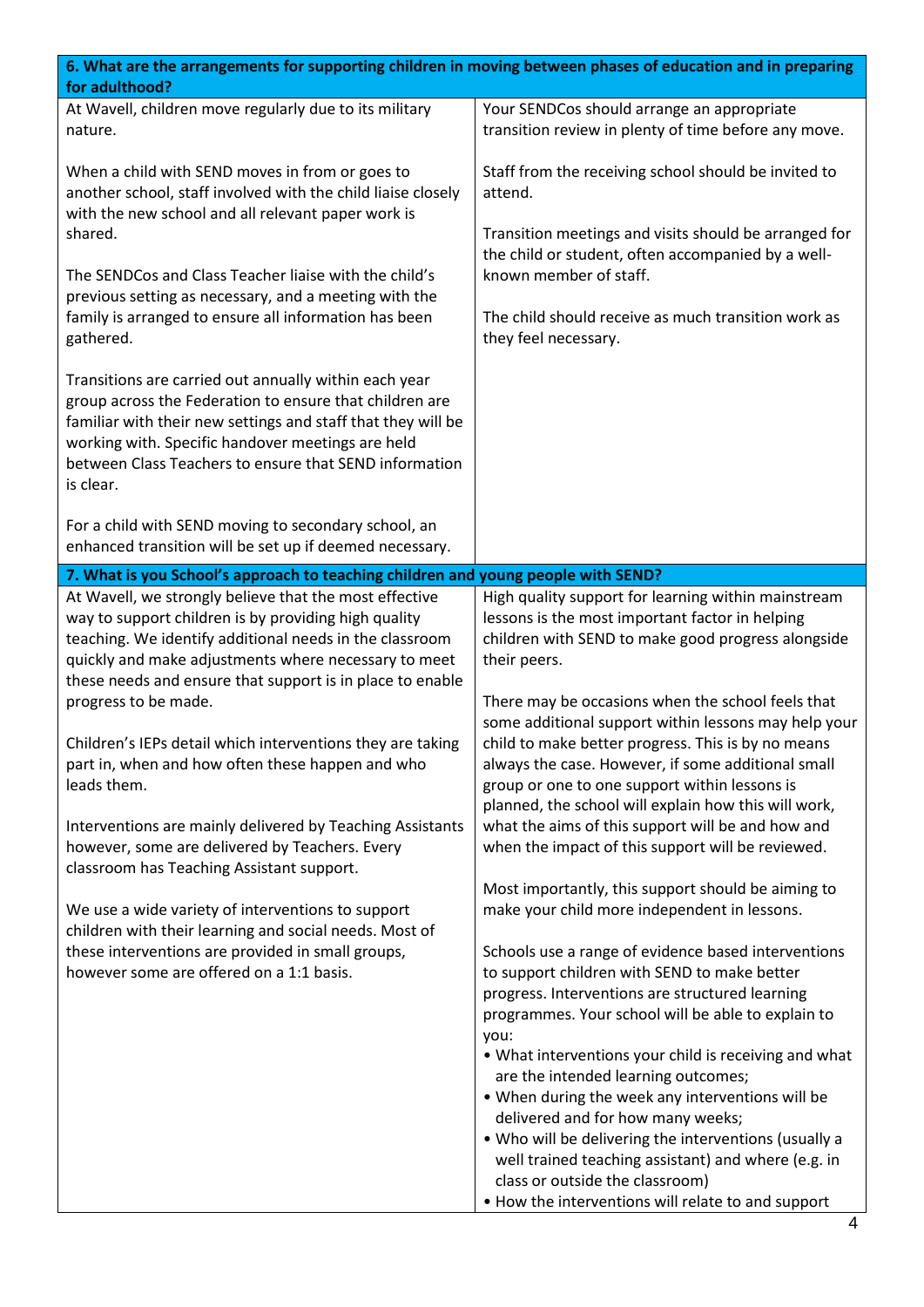|                                                                                                                                                                                                                                                                                                                                                                                             | learning in the classroom;<br>. How they will be monitored closely to make sure<br>they are helping your child to make accelerated<br>progress.                                                                                                                                                                                                                                                                                                                                         |  |
|---------------------------------------------------------------------------------------------------------------------------------------------------------------------------------------------------------------------------------------------------------------------------------------------------------------------------------------------------------------------------------------------|-----------------------------------------------------------------------------------------------------------------------------------------------------------------------------------------------------------------------------------------------------------------------------------------------------------------------------------------------------------------------------------------------------------------------------------------------------------------------------------------|--|
| 8. What sort of adaptations are made to the curriculum and the learning environment of children and young<br>people with SEND?                                                                                                                                                                                                                                                              |                                                                                                                                                                                                                                                                                                                                                                                                                                                                                         |  |
| At A Glance and IEP documents outline specific<br>adaptations required for individuals as necessary. These<br>outline the adaptations that can be made to the<br>curriculum and learning environment for children with<br>SEND.<br>If a child has an Educational Health and Care Plan (EHCP),<br>this will outline the needs and strategies required to<br>support the child appropriately. | Your school will be able to describe some of the<br>approaches that classroom teachers and other staff<br>will be using throughout the day to help address your<br>child's needs within lessons. They may also be able to<br>share with you the school's overall plan of support<br>(provision map), which outlines many of these<br>strategies.<br>Some children with a high level of need will also need<br>a care plan or a health care plan which may include a<br>risk assessment. |  |
| 9. What sort of expertise for supporting children and young people with SEND do you currently have in school?<br>How do you ensure that the expertise and training of staff to support children and young people with SEND is                                                                                                                                                               |                                                                                                                                                                                                                                                                                                                                                                                                                                                                                         |  |
| current? How do you access and secure further specialist expertise?                                                                                                                                                                                                                                                                                                                         |                                                                                                                                                                                                                                                                                                                                                                                                                                                                                         |  |
| The SENDCos attend network meetings and training<br>courses as well as liaising with other SENDCos.                                                                                                                                                                                                                                                                                         | All staff should receive regular training to enable<br>them to meet a range of SEND.                                                                                                                                                                                                                                                                                                                                                                                                    |  |
| Staff attend relevant training to ensure that they can<br>provide a broad learning experience for children with<br>SEND. This training may be provided off site, within<br>school by outside agencies or provided by the SENDCos.                                                                                                                                                           | Teachers and teaching assistants should have regular<br>generic training and specific training to meet<br>individual needs as necessary.                                                                                                                                                                                                                                                                                                                                                |  |
| If any member of staff is working with children or a child<br>with specific needs, additional training will be<br>sought/provided to ensure they can provide the most<br>appropriate support.                                                                                                                                                                                               | Schools must make good use of their SEND funding to<br>meet a range of need. However, if a child has<br>particular needs and the school has exhausted its<br>repertoire, specialist support should be sought<br>promptly.                                                                                                                                                                                                                                                               |  |
| 10. How do you evaluate the effectiveness of the provision made for children and young people with SEND?                                                                                                                                                                                                                                                                                    |                                                                                                                                                                                                                                                                                                                                                                                                                                                                                         |  |
| All children with SEND access the curriculum and are<br>assessed accordingly.                                                                                                                                                                                                                                                                                                               | The progress and attainment of all children is<br>carefully monitored and reported to parents.                                                                                                                                                                                                                                                                                                                                                                                          |  |
| Monitoring meetings track the progress of individuals<br>and enable teachers to evaluate the effectiveness of the<br>provision.                                                                                                                                                                                                                                                             | Your school will be able to explain how they track<br>child progress in their school.                                                                                                                                                                                                                                                                                                                                                                                                   |  |
| IEPs are monitored and evaluated, enabling next steps to<br>be effectively planned.                                                                                                                                                                                                                                                                                                         | If a child is provided with additional and different<br>provision/interventions, the school will carefully<br>monitor the impact by a variety of methods; such as:<br>measuring how the intervention accelerated progress                                                                                                                                                                                                                                                               |  |
| Children who are participating in any intervention or and<br>receiving additional support with be assessed, indicating<br>the effectiveness of the intervention.                                                                                                                                                                                                                            | over a given time - known as a ratio gain or the<br>before and after impact on self-confidence,<br>behaviour etc.                                                                                                                                                                                                                                                                                                                                                                       |  |
| If progress is not being made, or it is deemed to be slow,<br>then the provision may be changed. These additional<br>assessments are noted on child's IEPs and are discussed<br>with parents.                                                                                                                                                                                               | During the planning meeting with parents and where<br>possible the child or young person, the teacher will<br>explain what the expected impact will be by the time<br>the intervention is reviewed and how this will be<br>measured.                                                                                                                                                                                                                                                    |  |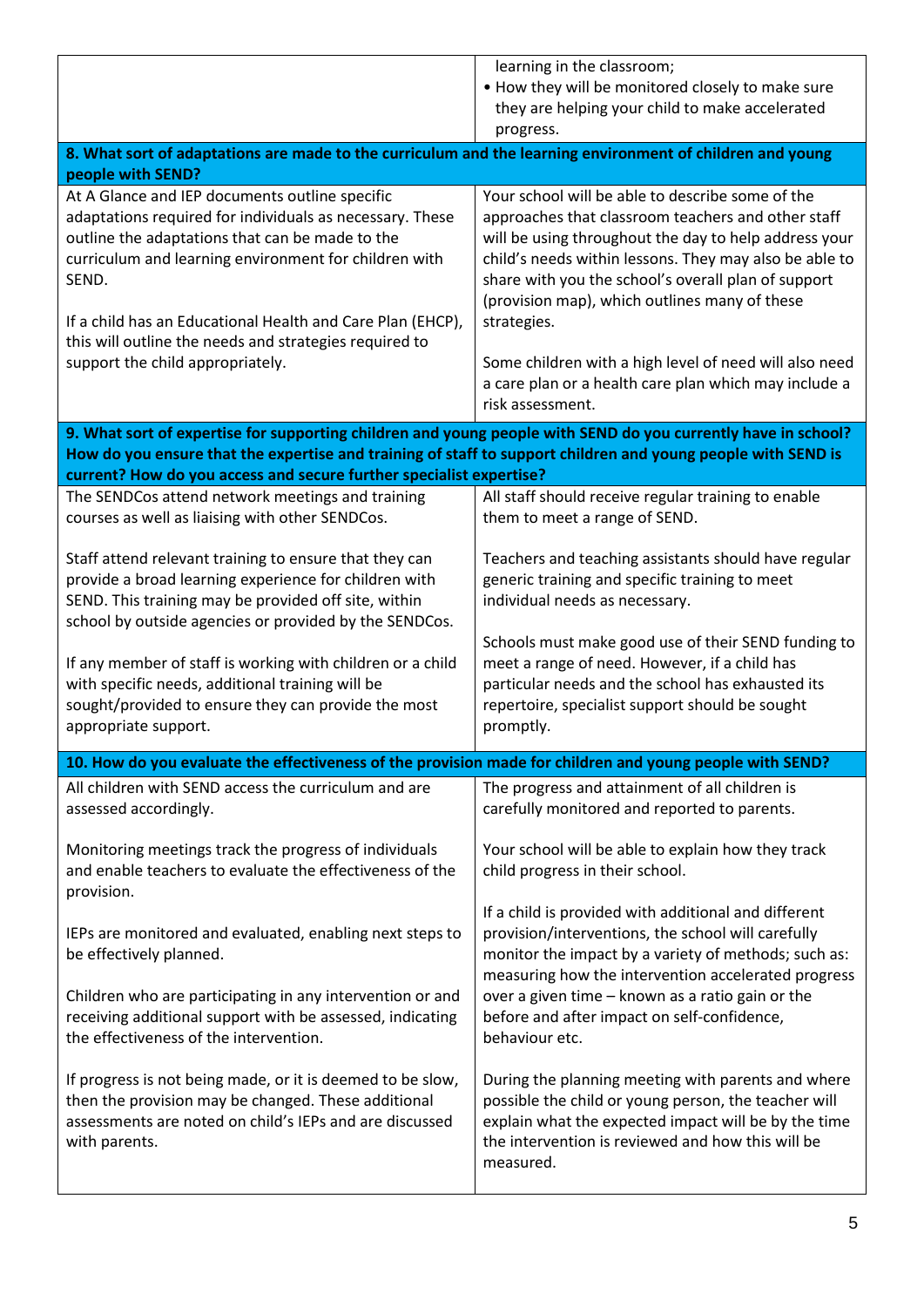|                                                                                                                                                                                                                                                              | The school will evaluate the impact of all<br>interventions and whether they have a strong<br>evidence base of effectiveness.                                                                                                                                                                                         |  |
|--------------------------------------------------------------------------------------------------------------------------------------------------------------------------------------------------------------------------------------------------------------|-----------------------------------------------------------------------------------------------------------------------------------------------------------------------------------------------------------------------------------------------------------------------------------------------------------------------|--|
|                                                                                                                                                                                                                                                              | Other provision, for example provision regularly used<br>in-class (known as Quality First Teaching), will be<br>evaluated regularly by the SENDCo. or SLT. Your<br>school will be able to describe how this is undertaken.                                                                                            |  |
| 11. How are children and young people with SEND enabled to engage in activities available with children and<br>young people in the school who do not have SEND?                                                                                              |                                                                                                                                                                                                                                                                                                                       |  |
| All children are welcomed to take part in extracurricular<br>activities and all clubs provided are very popular.                                                                                                                                             | The schools' policies should all state how all children<br>are actively included in a wide range of curriculum<br>and extra-curricular activities, including school trips.                                                                                                                                            |  |
| All children take part in school trips and, where required,<br>extra adults attend to make this an enjoyable experience<br>for all.                                                                                                                          | Children with SEND should be equally represented in<br>positions of responsibility e.g. the School Council.                                                                                                                                                                                                           |  |
| 12. How do you support children and young people with SEND to improve their emotional and social<br>development? Please explain the extra pastoral support arrangements for listening to the views of children and                                           |                                                                                                                                                                                                                                                                                                                       |  |
| young people with SEND and measures to prevent bullying.                                                                                                                                                                                                     |                                                                                                                                                                                                                                                                                                                       |  |
| A wide range of interventions take place that support<br>children's self-esteem and their emotional wellbeing,<br>including Nurture Groups, Little Troopers and Lego<br>Therapy, Time to Talk and SEAL.                                                      | Some of the interventions implemented should be for<br>emotional support e.g. SEAL nurture groups, the<br>provision of a key worker.                                                                                                                                                                                  |  |
| We practise Emotion Coaching in school, and all staff<br>have been trained to deliver this effectively.                                                                                                                                                      |                                                                                                                                                                                                                                                                                                                       |  |
| We have a clear anti-bullying policy in school and a<br>behaviour policy which runs alongside it. CPOMs is used<br>to record any instances of bullying and it is tackled in a<br>timely manner.                                                              |                                                                                                                                                                                                                                                                                                                       |  |
| We are a restorative school, encouraging children to<br>reflect upon situations and the impact this has on others.<br>Key adults provide additional support to any children<br>who may require it. Class Teachers are kept well<br>informed of any problems. |                                                                                                                                                                                                                                                                                                                       |  |
| 13. How does the School involve other bodies, including health and social care bodies, local authority support<br>services and voluntary sector organisations, in meeting children and young people's SEND and supporting their<br>families?                 |                                                                                                                                                                                                                                                                                                                       |  |
| Support from other agencies is able to bring a more<br>specialised perspective to the child's development and<br>well-being and can bring about a positive change for the<br>child.<br>As a school, we work very closely with a variety of                   | The Local Authority offers a range of specialist<br>support and outreach services, including educational<br>psychologists and local enhanced mainstream<br>schools, to help schools to deliver appropriate<br>support and interventions. Other specialists such as<br>speech and language therapists can also support |  |
| outside agencies including Educational Psychologists,<br>Speech and Language Therapists, the Autism Team and<br>the SEND Hub. Due to the high mobility of the children at                                                                                    | schools in this.<br>If the school feels that the involvement of another                                                                                                                                                                                                                                               |  |
| Wavell, the agencies with whom we work change<br>regularly.                                                                                                                                                                                                  | agency will help them to meet your child's needs you<br>will be informed and asked to give your consent.                                                                                                                                                                                                              |  |
| Outside agencies only become involved with a child with<br>the consent of the parents.                                                                                                                                                                       |                                                                                                                                                                                                                                                                                                                       |  |